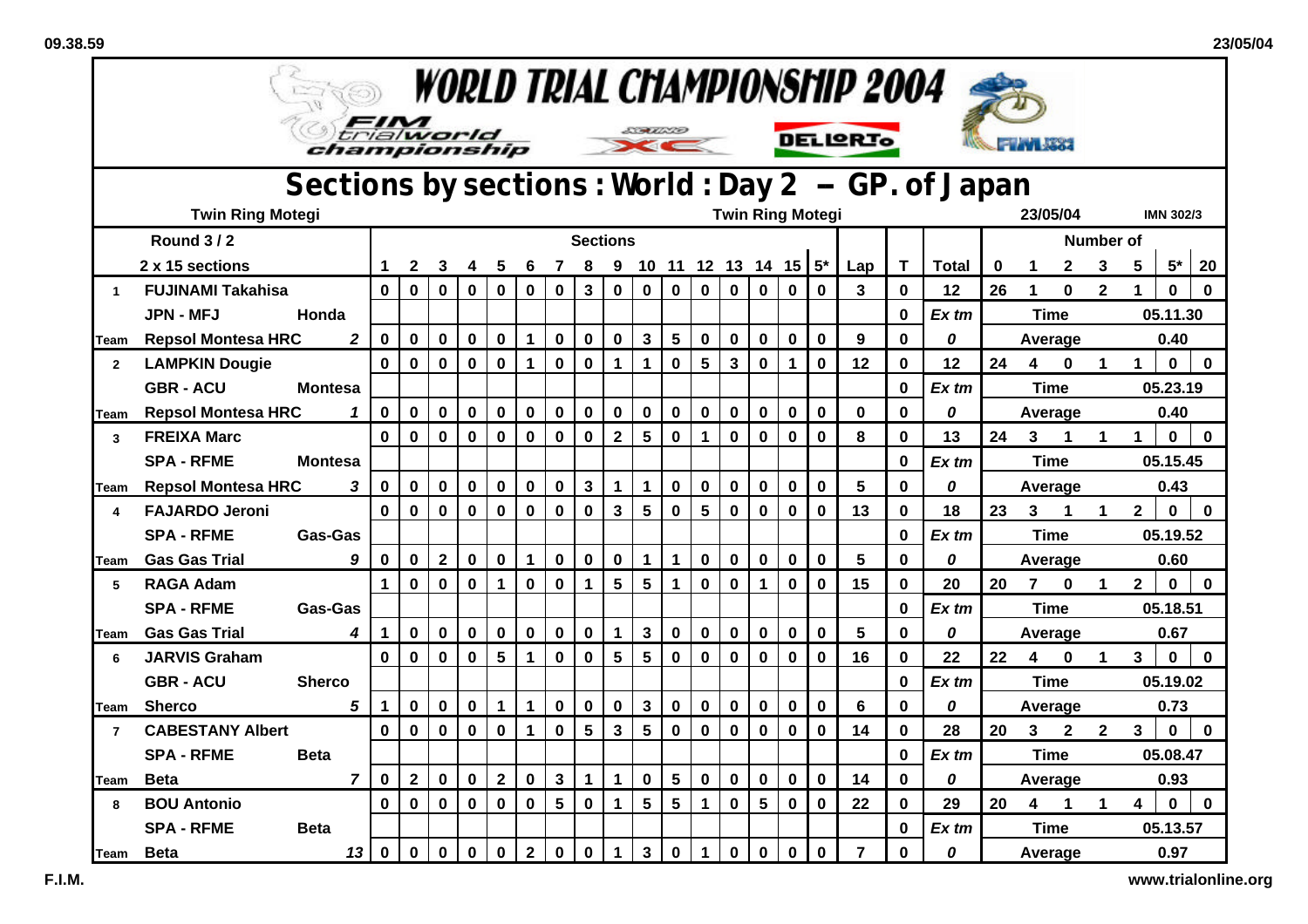$\mathbf{r}$ 

| <i><b>WORLD TRIAL CHAMPIONSHIP 2004</b></i> |                           |                                                   |                         |                         |              |             |                      |              |                |                         |                         |                         |                 |                |                         |                         |                           |             |                 |             |              |             |              |                      |                |                  |              |              |
|---------------------------------------------|---------------------------|---------------------------------------------------|-------------------------|-------------------------|--------------|-------------|----------------------|--------------|----------------|-------------------------|-------------------------|-------------------------|-----------------|----------------|-------------------------|-------------------------|---------------------------|-------------|-----------------|-------------|--------------|-------------|--------------|----------------------|----------------|------------------|--------------|--------------|
|                                             |                           | championship                                      |                         |                         | trialworld   |             |                      |              |                |                         |                         | <u>Example to</u>       |                 |                |                         |                         |                           |             | <b>DELIGRIO</b> |             |              |             |              |                      |                |                  |              |              |
|                                             |                           | Sections by sections: World: Day 2 - GP. of Japan |                         |                         |              |             |                      |              |                |                         |                         |                         |                 |                |                         |                         |                           |             |                 |             |              |             |              |                      |                |                  |              |              |
|                                             | <b>Twin Ring Motegi</b>   |                                                   |                         |                         |              |             |                      |              |                |                         |                         |                         |                 |                |                         | <b>Twin Ring Motegi</b> |                           |             |                 |             |              | 23/05/04    |              |                      |                | <b>IMN 302/3</b> |              |              |
|                                             | <b>Round 3/2</b>          |                                                   |                         |                         |              |             |                      |              |                |                         | <b>Sections</b>         |                         |                 |                |                         |                         |                           |             |                 |             |              |             |              |                      | Number of      |                  |              |              |
|                                             | 2 x 15 sections           |                                                   | 1                       | $\mathbf{2}$            | 3            | 4           | 5                    | 6            | $\overline{7}$ | 8                       |                         |                         |                 |                |                         |                         | 9 10 11 12 13 14 15 $5^*$ |             | Lap             | T           | <b>Total</b> | $\mathbf 0$ |              | $\mathbf{2}$         | 3              | 5                | $5*$         | 20           |
| 9                                           | <b>OGAWA Tomoyuki</b>     |                                                   | 1                       | $\overline{\mathbf{2}}$ | $\mathbf{2}$ | 0           | $\mathbf 0$          | $\mathbf{2}$ | $\mathbf{3}$   | $\overline{\mathbf{2}}$ | 5                       | 5                       | $\mathbf{2}$    | $\mathbf 0$    | $\mathbf 0$             | $\mathbf 0$             | $\mathbf 0$               | $\mathbf 0$ | 24              | $\mathbf 0$ | 32           | 18          | $\mathbf{2}$ | 6                    | $\mathbf 1$    | 3                | $\mathbf 0$  | $\mathbf 0$  |
|                                             | <b>JPN - MFJ</b>          | Honda                                             |                         |                         |              |             |                      |              |                |                         |                         |                         |                 |                |                         |                         |                           |             |                 | $\bf{0}$    | $Ex$ tm      |             | <b>Time</b>  |                      |                | 05.05.01         |              |              |
| Team                                        | <b>HRC</b>                | 20                                                | $\mathbf 1$             | $\mathbf 0$             | $\mathbf 0$  | $\mathbf 0$ | $\pmb{0}$            | $\pmb{0}$    | $\pmb{0}$      | $\mathbf 0$             | $\mathbf{2}$            | $5\phantom{a}$          | $\mathbf 0$     | $\pmb{0}$      | $\pmb{0}$               | $\mathbf 0$             | $\mathbf 0$               | 0           | 8               | $\bf{0}$    | 0            |             | Average      |                      |                |                  | 1.07         |              |
| 10                                          | <b>KUROYAMA Kenichi</b>   |                                                   | 0                       | 5                       | 0            | $\mathbf 0$ | 5                    | $\mathbf 0$  | 0              | $\bf{0}$                | $5\phantom{.0}$         | 5                       | 0               | 0              | $\bf{0}$                | 0                       | $\mathbf 0$               | 0           | 20              | $\bf{0}$    | 33           | 21          | $\mathbf{2}$ | $\bf{0}$             | $\mathbf{2}$   | 5                | 0            | $\bf{0}$     |
|                                             | <b>JPN - MFJ</b>          | <b>Beta</b>                                       |                         |                         |              |             |                      |              |                |                         |                         |                         |                 |                |                         |                         |                           |             |                 | $\bf{0}$    | Ex tm        |             | <b>Time</b>  |                      |                |                  | 05.19.14     |              |
| Team                                        | <b>Beta Kenny</b>         | 6                                                 | $\mathbf 1$             | $\mathbf 0$             | $\mathbf 0$  | 3           | $\mathbf 1$          | $\mathbf 0$  | $\mathbf 0$    | $\mathbf 0$             | $5\phantom{.0}$         | $\mathbf{3}$            | $\mathbf 0$     | $\mathbf 0$    | $\mathbf 0$             | $\mathbf 0$             | $\mathbf 0$               | $\mathbf 0$ | 13              | $\mathbf 0$ | 0            |             | Average      |                      |                |                  | 1.10         |              |
| 11                                          | <b>NOZAKI Fumitaka</b>    |                                                   | $\mathbf 0$             | $\mathbf 0$             | $\mathbf{1}$ | $\mathbf 0$ | $\mathbf 0$          | $\mathbf 0$  | $\mathbf 0$    | 5                       | $\mathbf 1$             | 5                       | $\mathbf 0$     | $\mathbf{3}$   | $\mathbf 1$             | 5                       | $\mathbf 0$               | $\mathbf 0$ | 21              | $\bf{0}$    | 39           | 16          | 6            | $\blacktriangleleft$ | $\mathbf{2}$   | 5                | $\mathbf 0$  | $\mathbf 0$  |
|                                             | <b>JPN - MFJ</b>          | Scorpa                                            |                         |                         |              |             |                      |              |                |                         |                         |                         |                 |                |                         |                         |                           |             |                 | $\bf{0}$    | Ex tm        |             | <b>Time</b>  |                      | 05.20.32       |                  |              |              |
| lTeam                                       | <b>Scorpa Racing</b>      | 16                                                | $\mathbf 1$             | $\mathbf 0$             | 0            | 0           | $\mathbf 1$          | $\mathbf 0$  | $\mathbf 0$    | $\mathbf{3}$            | $\mathbf 2$             | ${\bf 5}$               | $\mathbf 1$     | $\bf{0}$       | $\mathbf 0$             | 5                       | $\mathbf 0$               | $\bf{0}$    | 18              | 0           | 0            |             | Average      |                      | 1.30           |                  |              |              |
| 12 <sup>12</sup>                            | <b>TANAKA Taichi</b>      |                                                   | $\mathbf{0}$            | $\mathbf 0$             | $\mathbf 0$  | 0           | $\mathbf{1}$         | $\mathbf{1}$ | $\mathbf 0$    | 3                       | 5                       | $\overline{\mathbf{2}}$ | 5               | $\mathbf{1}$   | $\mathbf 0$             | 5                       | $\mathbf{1}$              | $\mathbf 0$ | 24              | $\mathbf 0$ | 49           | 13          | 7            | $\mathbf{2}$         | 1              | $\overline{7}$   | $\mathbf{0}$ | $\mathbf 0$  |
|                                             | <b>JPN - MFJ</b>          | Gas-Gas                                           |                         |                         |              |             |                      |              |                |                         |                         |                         |                 |                |                         |                         |                           |             |                 | 0           | Ex tm        |             | <b>Time</b>  |                      |                |                  | 05.22.11     |              |
| Team                                        | <b>Taichi Racing Team</b> | 19                                                | $\mathbf{1}$            | $\mathbf 0$             | $\mathbf 0$  | $\mathbf 0$ | $\blacktriangleleft$ | $\mathbf{2}$ | $\mathbf 0$    | $\mathbf 0$             | $5\phantom{.0}$         | $5\phantom{.0}$         | $\mathbf{1}$    | $5\phantom{a}$ | $\mathbf 0$             | $\mathbf 0$             | 5                         | $\mathbf 0$ | 25              | $\bf{0}$    | 0            |             | Average      |                      | 1.63           |                  |              |              |
| 13                                          | <b>MANZANO Josep</b>      |                                                   | 1                       | $\mathbf{1}$            | 1            | 0           | $\mathbf 0$          | $\mathbf 0$  | $\mathbf 0$    | 1                       | 5                       | 5                       | 5               | 5              | $\mathbf 0$             | $\overline{\mathbf{3}}$ | 1                         | $\mathbf 0$ | 28              | $\bf{0}$    | 51           | 11          | 10           | $\mathbf 0$          | $\mathbf{2}$   | $\overline{7}$   | $\mathbf 0$  | $\mathbf 0$  |
|                                             | <b>SPA - RFME</b>         | <b>Beta</b>                                       |                         |                         |              |             |                      |              |                |                         |                         |                         |                 |                |                         |                         |                           |             |                 | $\mathbf 0$ | Ex tm        |             | <b>Time</b>  |                      |                |                  | 04.25.47     |              |
| lTeam                                       | <b>Beta</b>               | 10                                                | $\mathbf 1$             | 5                       | $\mathbf 0$  | 0           | 1                    | $\mathbf 0$  | $\mathbf 0$    | $\mathbf 0$             | $5\phantom{.0}$         | 5                       | $\mathbf{1}$    | 3              | $\mathbf 1$             | $\mathbf{1}$            | $\mathbf 0$               | $\mathbf 0$ | 23              | $\bf{0}$    | 0            |             | Average      |                      |                |                  | 1.70         |              |
| 14                                          | <b>CONNOR Sam</b>         |                                                   | $\mathbf 1$             | $\overline{\mathbf{3}}$ | 5            | $\mathbf 0$ | $\mathbf 0$          | $\mathbf 0$  | $\mathbf 0$    | $\mathbf 1$             | $\overline{\mathbf{2}}$ | 5                       | $\mathbf 1$     | 5              | $\mathbf 0$             | $\mathbf 0$             | 1                         | $\bf{0}$    | 24              | $\bf{0}$    | 53           | 9           | 11           | $\mathbf{2}$         | $\mathbf 1$    | $\overline{7}$   | $\mathbf 0$  | $\mathbf{0}$ |
|                                             | <b>GBR-ACU</b>            | <b>Sherco</b>                                     |                         |                         |              |             |                      |              |                |                         |                         |                         |                 |                |                         |                         |                           |             |                 | $\bf{0}$    | Ex tm        |             | <b>Time</b>  |                      |                |                  | 04.45.37     |              |
| <b>Team</b>                                 | <b>Sherco</b>             | 15                                                | $\mathbf 1$             | $\mathbf 0$             | 5            | 0           | $\mathbf 1$          | $\mathbf 1$  | $\bf{0}$       | 1                       | $5\phantom{.0}$         | 5                       | 1               | 5              | 1                       | $\mathbf{2}$            | 1                         | 0           | 29              | 0           | 0            |             | Average      |                      |                |                  | 1.77         |              |
| 15                                          | <b>BLAZUSIAK Tadeusz</b>  |                                                   | $\mathbf{0}$            | $\mathbf 0$             | $\mathbf 0$  | 0           | $\mathbf 1$          | $\mathbf{1}$ | $\mathbf 0$    | 5                       | $5\phantom{.0}$         | 5                       | $5\phantom{.0}$ | 5              | $\mathbf 1$             | $\mathbf 0$             | $\mathbf 0$               | 0           | 28              | $\bf{0}$    | 54           | 13          | 6            | $\blacktriangleleft$ | $\overline{2}$ | 8                | $\mathbf 0$  | $\bf{0}$     |
|                                             | <b>POL - PZM</b>          | <b>Gas-Gas</b>                                    |                         |                         |              |             |                      |              |                |                         |                         |                         |                 |                |                         |                         |                           |             |                 | $\bf{0}$    | $Ex$ tm      |             | <b>Time</b>  |                      |                |                  | 05.12.05     |              |
| Team                                        | <b>Kegel Blazusiak</b>    | 26                                                | $\blacktriangleleft$    | $\mathbf 0$             | $\mathbf{1}$ | 0           | $5\phantom{.0}$      | $\mathbf{3}$ | $\mathbf{1}$   | $\mathbf{3}$            | $\mathbf{2}$            | $5\phantom{.0}$         | $\mathbf 0$     | $\mathbf 0$    | 5                       | 0                       | $\mathbf 0$               | 0           | 26              | $\bf{0}$    | 0            |             | Average      |                      |                |                  | 1.80         |              |
| 16                                          | <b>PASCUET Jordi</b>      |                                                   | $\overline{\mathbf{2}}$ | 5                       | 5            | 0           | $\mathbf{1}$         | $\mathbf 0$  | $\mathbf 0$    | 3                       | 1                       | $5\phantom{.0}$         | $5\phantom{.0}$ | $\mathbf{1}$   | $\overline{\mathbf{3}}$ | 5                       | 5                         | $\mathbf 0$ | 41              | $\bf{0}$    | 71           | 9           | 6            | $\mathbf{2}$         | $\mathbf{2}$   | 11               | $\mathbf 0$  | $\mathbf 0$  |
|                                             | <b>SPA - RFME</b>         | Gas-Gas                                           |                         |                         |              |             |                      |              |                |                         |                         |                         |                 |                |                         |                         |                           |             |                 | $\bf{0}$    | Ex tm        |             | Time         |                      |                |                  | 04.39.43     |              |
| Team                                        | <b>Pascuet</b>            | 11                                                | $\overline{2}$          | $\mathbf 0$             | 5            | 0           | $\mathbf{1}$         | $\mathbf 0$  | $\mathbf 1$    | $\mathbf{1}$            | 5                       | 5 <sup>5</sup>          | $\mathbf 0$     | 5              | $5\phantom{1}$          | $\mathbf 0$             | $\mathbf 0$               | 0           | 30              | 0           | 0            |             | Average      |                      |                |                  | 2.37         |              |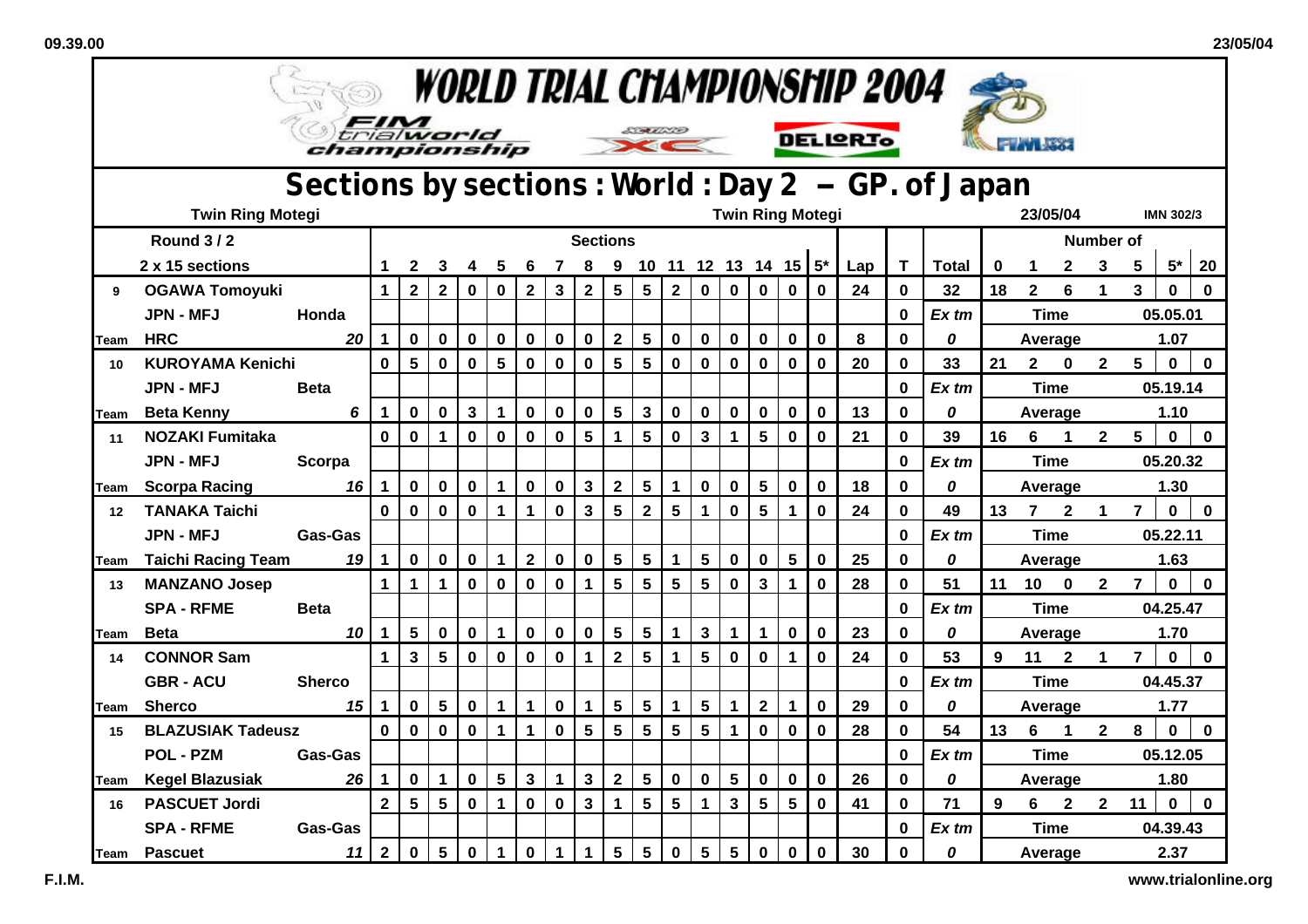$\blacksquare$ 

| <i>WORLD TRIAL CHAMPIONSHIP 2004</i> |                            |                                    |                         |                         |                 |                 |                 |                         |                         |                         |                 |                 |                           |                |                 |                         |                 |             |                 |                                                   |              |                |              |              |                |                  |             |              |  |
|--------------------------------------|----------------------------|------------------------------------|-------------------------|-------------------------|-----------------|-----------------|-----------------|-------------------------|-------------------------|-------------------------|-----------------|-----------------|---------------------------|----------------|-----------------|-------------------------|-----------------|-------------|-----------------|---------------------------------------------------|--------------|----------------|--------------|--------------|----------------|------------------|-------------|--------------|--|
|                                      |                            | trial <b>world</b><br>championship |                         |                         |                 |                 |                 |                         |                         |                         |                 | <u>DAUND</u>    | $\epsilon$                |                |                 |                         |                 |             | <b>DELIGRIO</b> |                                                   |              |                |              |              |                |                  |             |              |  |
|                                      |                            |                                    |                         |                         |                 |                 |                 |                         |                         |                         |                 |                 |                           |                |                 |                         |                 |             |                 | Sections by sections: World: Day 2 - GP. of Japan |              |                |              |              |                |                  |             |              |  |
|                                      | <b>Twin Ring Motegi</b>    |                                    |                         |                         |                 |                 |                 |                         |                         | <b>Twin Ring Motegi</b> |                 |                 |                           |                |                 |                         |                 |             |                 |                                                   |              | 23/05/04       |              |              |                | <b>IMN 302/3</b> |             |              |  |
|                                      | <b>Round 3/2</b>           |                                    |                         |                         |                 |                 |                 |                         |                         | <b>Sections</b>         |                 |                 |                           |                |                 |                         |                 |             |                 |                                                   |              |                |              |              | Number of      |                  |             |              |  |
|                                      | 2 x 15 sections            |                                    | $\mathbf 1$             | $\mathbf{2}$            | 3               | 4               | 5               | 6                       | $\overline{7}$          | 8                       |                 |                 | 9 10 11 12 13 14 15 $5^*$ |                |                 |                         |                 |             | Lap             | $\mathbf T$                                       | <b>Total</b> | $\bf{0}$       | $\mathbf 1$  | $\mathbf{2}$ | 3              | 5                | $5^*$       | 20           |  |
| 17                                   | <b>MORRIS Shaun</b>        |                                    | $\mathbf{1}$            | $\overline{2}$          | 5               | 0               | 5               | $\mathbf 1$             | 5                       | $\mathbf 2$             | 5               | 5               | $\mathbf 0$               | 5              | 1               | $\mathbf{3}$            | 5               | $\bf{0}$    | 45              | $\bf{0}$                                          | 72           | 8              | 6            | 4            | $\mathbf 1$    | 11               | $\mathbf 0$ | $\mathbf{0}$ |  |
|                                      | <b>GBR - ACU</b>           | Gas-Gas                            |                         |                         |                 |                 |                 |                         |                         |                         |                 |                 |                           |                |                 |                         |                 |             |                 | $\bf{0}$                                          | $Ex$ tm      |                | <b>Time</b>  |              |                |                  | 04.43.26    |              |  |
| Team                                 | <b>Prolec</b>              | 27                                 | $\blacktriangleleft$    | $\mathbf 0$             | $\overline{2}$  | $\mathbf 0$     | $\mathbf 0$     | $\mathbf{1}$            | $5\phantom{a}$          | 1                       | $5\phantom{.0}$ | $5\phantom{.0}$ | $\mathbf 0$               | $\mathbf{2}$   | $5\phantom{.0}$ | $\mathbf 0$             | $\mathbf 0$     | $\mathbf 0$ | 27              | $\bf{0}$                                          | 0            |                | Average      |              |                |                  | 2.40        |              |  |
| 18                                   | <b>SHIBUYA Isao</b>        |                                    | $\overline{\mathbf{2}}$ | $\bf{0}$                | 5               | $\pmb{0}$       | $\mathbf{2}$    | $\pmb{0}$               | $\mathbf 0$             | $\mathbf 0$             | 1               | 5               | $5\phantom{1}$            | $\mathbf{1}$   | $5\phantom{.0}$ | 5                       | 5               | $\mathbf 0$ | 36              | $\bf{0}$                                          | 79           | $\overline{7}$ | 5            | 4            | $\mathbf{2}$   | 12               | $\pmb{0}$   | $\mathbf 0$  |  |
|                                      | JPN - MFJ                  | Yamaha                             |                         |                         |                 |                 |                 |                         |                         |                         |                 |                 |                           |                |                 |                         |                 |             |                 | $\mathbf 0$                                       | $Ex$ tm      |                | <b>Time</b>  |              |                |                  | 04.59.30    |              |  |
| <b>Team</b>                          | <b>Shibuya TYS</b>         | 14                                 | 3                       | 5                       | $\mathbf 0$     | 1               | $5\phantom{.0}$ | $\mathbf{1}$            | $\mathbf{1}$            | $\overline{\mathbf{2}}$ | $5\phantom{.0}$ | 5               | $5\phantom{1}$            | 3              | $5\phantom{1}$  | $\mathbf 0$             | $\mathbf{2}$    | $\mathbf 0$ | 43              | $\bf{0}$                                          | 0            |                | Average      |              |                |                  | 2.63        |              |  |
| 19                                   | <b>OGAWA Tsuyoshi</b>      |                                    | 5                       | $\mathbf 0$             | 5               | $\mathbf 0$     | $5\phantom{.0}$ | $\mathbf{3}$            | $\mathbf{1}$            | 5                       | $5\phantom{.0}$ | $5\phantom{.0}$ | $\mathbf{3}$              | $\mathbf{3}$   | $\mathbf 0$     | $\overline{\mathbf{3}}$ | $\mathbf{3}$    | 0           | 46              | $\mathbf 0$                                       | 94           | 6              | $\mathbf 1$  | $\mathbf{0}$ | 11             | 12               | $\mathbf 0$ | $\mathbf 0$  |  |
|                                      | <b>JPN - MFJ</b>           | Honda                              |                         |                         |                 |                 |                 |                         |                         |                         |                 |                 |                           |                |                 |                         |                 |             |                 | $\bf{0}$                                          | Ex tm        |                | <b>Time</b>  |              |                |                  | 05.21.52    |              |  |
| lTeam                                | Mitani                     | 30                                 | $\mathbf{3}$            | $\mathbf 0$             | 5               | 0               | 5               | $\mathbf{3}$            | $\mathbf{3}$            | 3                       | 5               | 5               | 5                         | 5              | $\mathbf 0$     | $\mathbf{3}$            | 3               | $\bf{0}$    | 48              | $\bf{0}$                                          | 0            |                | Average      |              |                |                  | 3.13        |              |  |
| 20                                   | <b>IUCHI Masataro</b>      |                                    | 5                       | 5                       | $\mathbf 0$     | $\mathbf 0$     | $5\phantom{1}$  | $\mathbf{3}$            | $\mathbf 0$             | $\overline{3}$          | 5               | 5               | $5\phantom{.0}$           | 5              | $\mathbf 0$     | 5                       | $5\phantom{.0}$ | $\bf{0}$    | 51              | $\bf{0}$                                          | 110          | 5              | $\mathbf 1$  | $\mathbf 1$  | 4              | 19               | $\mathbf 0$ | $\mathbf 0$  |  |
|                                      | <b>JPN - MFJ</b>           | Honda                              |                         |                         |                 |                 |                 |                         |                         |                         |                 |                 |                           |                |                 |                         |                 |             |                 | $\bf{0}$                                          | Ex tm        |                | <b>Time</b>  |              |                |                  | 05.28.46    |              |  |
| Team                                 | <b>HRC</b>                 | 25                                 | 5                       | 5                       | $5\phantom{a}$  | 0               | $5\phantom{.0}$ | $\mathbf{3}$            | $\overline{\mathbf{2}}$ | $\mathbf{3}$            | 5               | $5\phantom{a}$  | $5\phantom{1}$            | $5\phantom{1}$ | 1               | 5                       | 5               | 0           | 59              | $\bf{0}$                                          | 0            |                | Average      |              |                |                  | 3.67        |              |  |
| 21                                   | <b>ONISHI Kazuhiro</b>     |                                    | 5                       | $\mathbf{1}$            | $5\phantom{.0}$ | $\mathbf 0$     | $5\phantom{.0}$ | $\mathbf{3}$            | $\mathbf{3}$            | 5                       | $5\phantom{.0}$ | $5\phantom{1}$  | $5\phantom{.0}$           | 5              | 5               | $\mathbf{3}$            | $5\phantom{.0}$ | $\mathbf 0$ | 60              | $\bf{0}$                                          | 120          | $\mathbf{2}$   | $\mathbf 1$  | $\mathbf 0$  | 8              | 19               | $\mathbf 0$ | $\mathbf 0$  |  |
|                                      | <b>JPN - MFJ</b>           | <b>Beta</b>                        |                         |                         |                 |                 |                 |                         |                         |                         |                 |                 |                           |                |                 |                         |                 |             |                 | $\bf{0}$                                          | Ex tm        |                | <b>Time</b>  |              |                |                  | 05.22.18    |              |  |
| Team                                 | <b>Azzuro Beta XC Ting</b> | 38                                 | $\mathbf{3}$            | $\overline{\mathbf{5}}$ | $5\phantom{.0}$ | 0               | 5               | $5\phantom{a}$          | $\mathbf{3}$            | $\mathbf{3}$            | $5\phantom{.0}$ | $5\phantom{a}$  | $5\phantom{1}$            | 5              | $\mathbf{3}$    | 3                       | 5               | 0           | 60              | $\bf{0}$                                          | 0            |                | Average      |              |                |                  | 4.00        |              |  |
| 22                                   | <b>TAKEYA Kenji</b>        |                                    | $\mathbf{3}$            | $\mathbf 0$             | 5               | $\mathbf 0$     | $5\phantom{.0}$ | $\mathbf{3}$            | $5\phantom{1}$          | 5                       | 5               | 5               | $5\phantom{a}$            | 5              | $5\phantom{.0}$ | 5                       | $5\phantom{.0}$ | $\bf{0}$    | 61              | $\mathbf 0$                                       | 123          | $\overline{3}$ | $\mathbf{0}$ | $\bf{0}$     | 6              | 21               | $\mathbf 0$ | $\mathbf 0$  |  |
|                                      | <b>JPN - MFJ</b>           | Honda                              |                         |                         |                 |                 |                 |                         |                         |                         |                 |                 |                           |                |                 |                         |                 |             |                 | $\bf{0}$                                          | Ex tm        |                | <b>Time</b>  |              |                |                  | 05.24.33    |              |  |
| Team                                 | <b>HRC Club Nakanoya</b>   | 40                                 | $5\phantom{1}$          | $5\phantom{.0}$         | $5\phantom{.0}$ | $\mathbf 0$     | $5\phantom{.0}$ | $\mathbf 3$             | $\mathbf{3}$            | $5\phantom{.0}$         | $5\phantom{.0}$ | $5\phantom{a}$  | $5\phantom{1}$            | $\mathbf{3}$   | $5\phantom{.0}$ | 3                       | 5               | 0           | 62              | $\bf{0}$                                          | 0            |                | Average      |              |                |                  | 4.10        |              |  |
| 23                                   | <b>OKAMURA Masatoshi</b>   |                                    | 5                       | 5                       | 5               | 0               | $5\phantom{1}$  | $\overline{\mathbf{3}}$ | $\mathbf{3}$            | 5                       | 5               | 5               | 5                         | 5              | 5               | 5                       | 5               | $\mathbf 0$ | 66              | $\bf{0}$                                          | 132          | $\overline{2}$ | 0            | $\bf{0}$     | 24<br>4        |                  | $\mathbf 0$ | $\mathbf 0$  |  |
|                                      | <b>JPN - MFJ</b>           | Scorpa                             |                         |                         |                 |                 |                 |                         |                         |                         |                 |                 |                           |                |                 |                         |                 |             |                 | 0                                                 | Ex tm        |                | <b>Time</b>  |              |                |                  | 05.28.38    |              |  |
| lTeam                                | <b>Azzuro</b>              | 37                                 | $5\phantom{.0}$         | $5\phantom{.0}$         | $5\phantom{a}$  | $\mathbf 0$     | $5\phantom{.0}$ | $\mathbf{3}$            | $\mathbf{3}$            | $5\phantom{a}$          | 5               | $5\phantom{.0}$ | $5\phantom{.0}$           | $5\phantom{a}$ | $5\phantom{1}$  | 5                       | $5\phantom{.0}$ | $\mathbf 0$ | 66              | $\bf{0}$                                          | 0            |                | Average      |              |                |                  | 4.40        |              |  |
| 24                                   | <b>KUSAKA Tatsuya</b>      |                                    | 5                       | $\mathbf{1}$            | $5\phantom{.0}$ | $\mathbf 0$     | $5\phantom{.0}$ | $\mathbf{3}$            | 5                       | 5                       | $5\phantom{.0}$ | $5\phantom{a}$  | $5\phantom{1}$            | 5              | $5\phantom{.0}$ | 5                       | 5               | $\mathbf 0$ | 64              | $\bf{0}$                                          | 134          | 1              | 1            | $\mathbf 1$  | $\overline{2}$ | 25               | $\mathbf 0$ | $\mathbf 0$  |  |
|                                      | <b>JPN - MFJ</b>           | Scorpa                             |                         |                         |                 |                 |                 |                         |                         |                         |                 |                 |                           |                |                 |                         |                 |             |                 | $\bf{0}$                                          | Ex tm        |                | Time         |              |                |                  | 05.25.23    |              |  |
| Team                                 | <b>YSP Keiyo Racing</b>    | 32                                 | $5\phantom{.0}$         | $5\phantom{1}$          | $5\phantom{.0}$ | $5\phantom{.0}$ | $5\phantom{.0}$ | $\mathbf{3}$            | 2 <sup>1</sup>          | $5\phantom{a}$          | $5\phantom{.0}$ | $5\overline{)}$ | 5                         | 5              | $5\phantom{1}$  | 5                       | $5\phantom{.0}$ | 0           | 70              | 0                                                 | 0            |                |              | Average      |                | 4.47             |             |              |  |